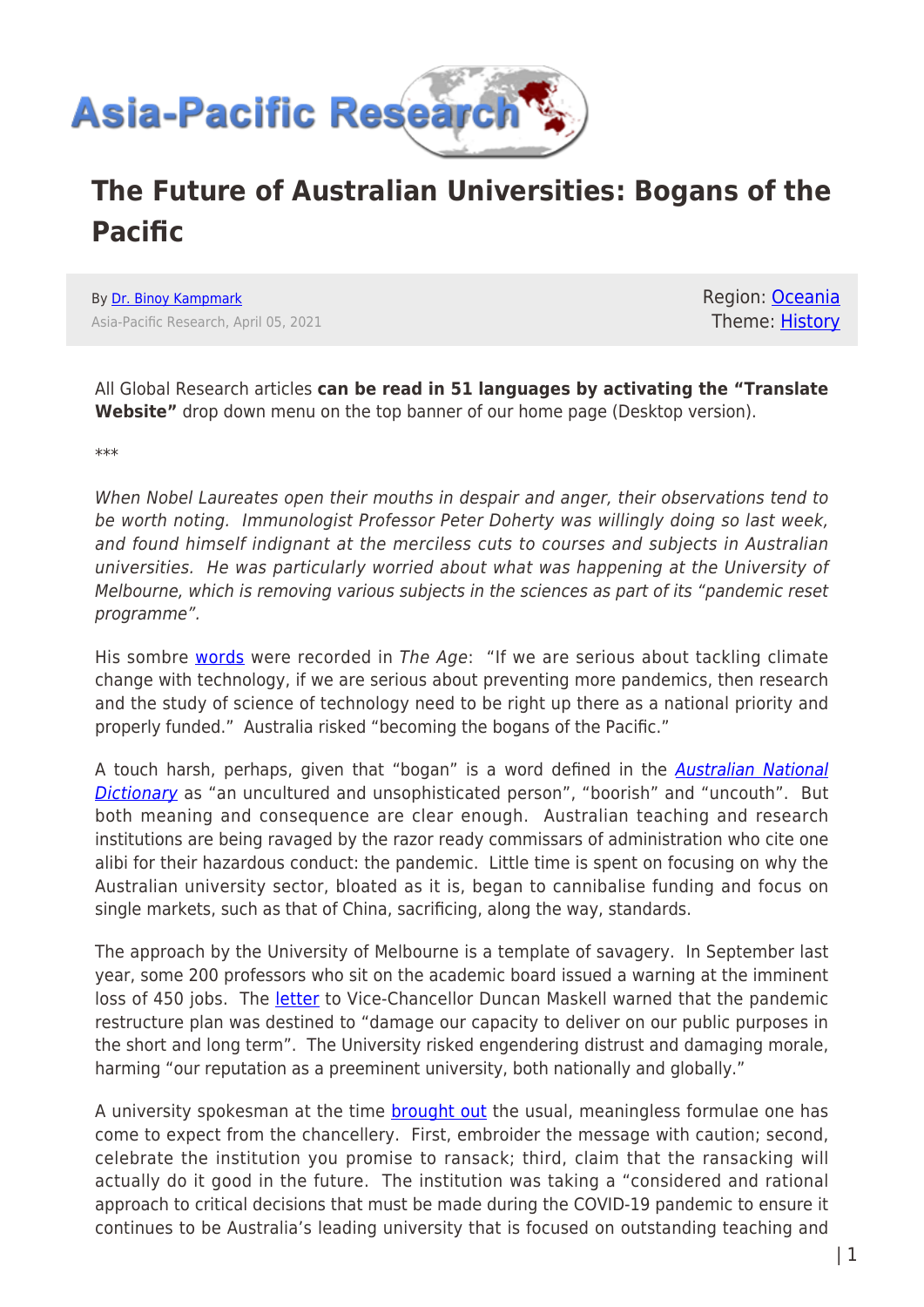research, not just for today but well into the future".

Just to show how rational and considered these bureaucratic wonks can be, cuts have been made to such important parts of the university as the Veterinary School's teaching hospital at Werribee. In an effort both futile but necessary, staff and supporters of the hospital tried to [put their case](https://campusmorningmail.com.au/news/campus-is-open-but-uni-melbourne-continues-its-pandemic-reset/) to John Fazakerley, Dean of Veterinary and Agricultural Science. "The university's Pandemic Reset Programme proposals do not recognise the correlation between skilled professional staff and teaching in a hospital that provides a high standard of care." Did they ever?

Other sectors in the university are also being given more than a haircut. In November, 209 voluntary redundancies, a cheery form of remunerated execution, [were announced,](https://campusmorningmail.com.au/news/campus-is-open-but-uni-melbourne-continues-its-pandemic-reset/) all paving the way for the euphemistically termed "professional services redesign" for staff working in finance, data and reporting, occupational health and safety, facilities management, research outputs and post-award finance support. (That's bureaucracy for you.)

What is particularly stinging to Doherty, however, is the move to torch specific subjects and make various positions redundant. Staff at Melbourne University [have been told](https://www.theage.com.au/national/victoria/melbourne-uni-cuts-threaten-to-make-us-the-bogans-of-the-pacific-20210326-p57ehg.html) that subjects with low enrolment will be scrapped. These include physical cosmology, quantum field theory and advanced environmental computation. In all, 11 units in chemistry, physics, biology and earth science risk being discontinued or suspended. Senior teaching positions in the fields of genetics, chemistry and biosciences will be made redundant. Office staff and lab technicians also find themselves in this mess.

The assault on science teaching and research is not merely the work of the surfeit barbarians in the chancellery. Australian higher education is imperilled, not merely by a university management class keen to squeeze students and productive staff into oblivion but a Federal Parliament that sees little value in them. A country facing the sharper side of climate change, brutal weather, environmental destruction and energy crises would be expected to be pouring money into degrees directed towards their study. But scientific illiteracy, along with other forms, is as contagious as the novel coronavirus.

In October 2020, changes made to higher education with the blessing of the Centre Alliance and One Nation parties in the Australian Senate saw an effective reduction of 29% to the subject of environmental science. Dianne Gleeson, president of the Australian Council of Environmental Deans and Directors, [called](https://www.theguardian.com/australia-news/2020/oct/14/environmental-science-hit-with-severe-funding-cuts-in-coalition-universities-overhaul) this budgetary slicing "one of the largest funding cuts to any university course". It would do away with the technologically heavy side of the course: the use of satellites, drones, analytical equipment from DNA sequencing.

The move did not seem to discourage Catriona Jackson, the perennially ignorant chief executive of Universities Australia. Australian universities, she [promised](https://www.theguardian.com/australia-news/2020/oct/14/environmental-science-hit-with-severe-funding-cuts-in-coalition-universities-overhaul), "remain committed to providing world-class degrees in all aspects of environmental studies, recognising the growing importance of this discipline".

The disturbing irony in this tragedy (or monstrous cock-up) is that slashing cuts were always going to happen. The central problem is that the wrong things, not to mention positions, are being slashed. A further commodification of the tertiary sector, with degree programs reduced to market based fictions with stated "objectives", is promised. When the Australian government and universities speak about "job ready" packages, they are bound to be rendering students both unready and distinctly boganised.